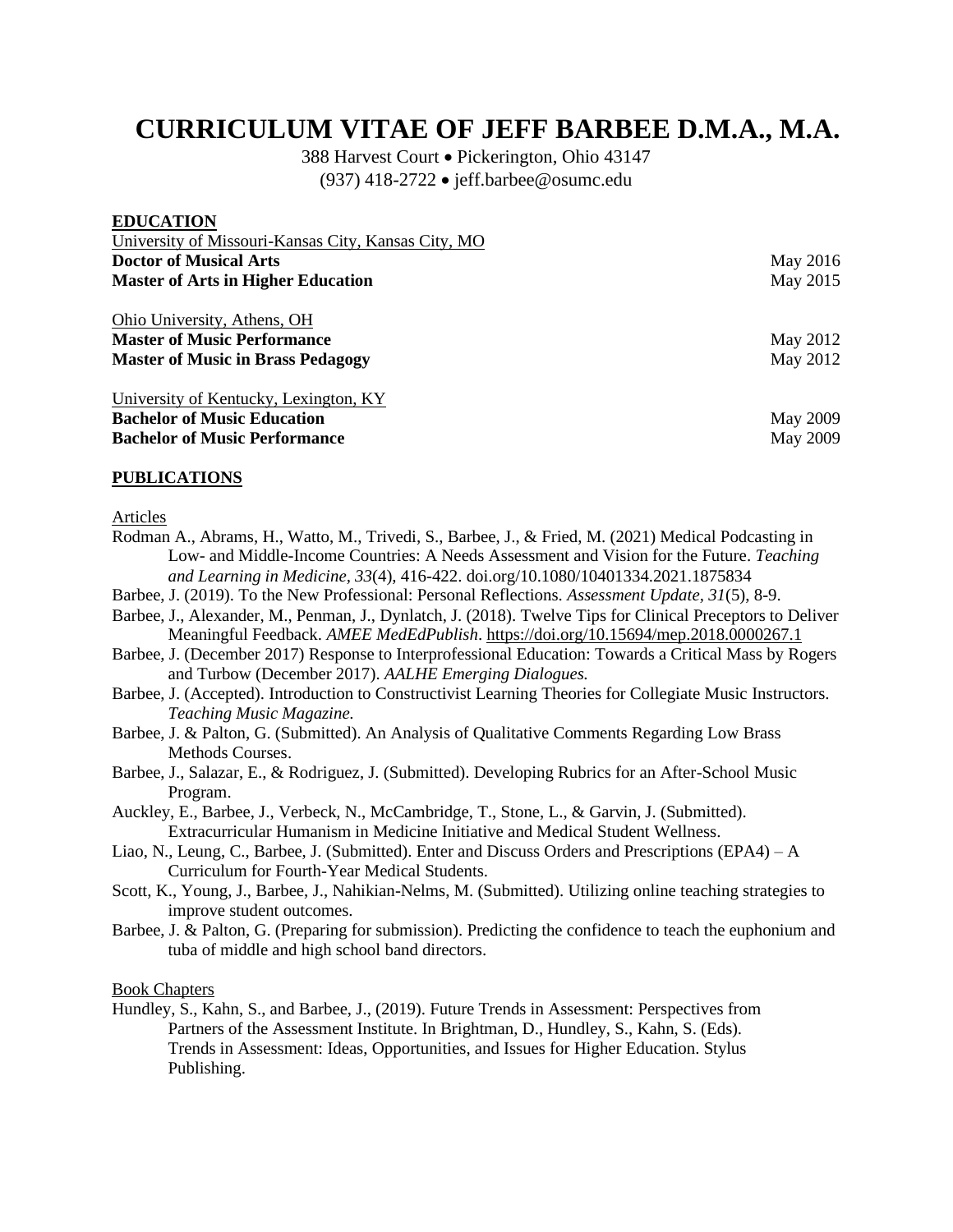#### **GRADUATE CERTIFICATES** Indiana University **Graduate Certificate Philanthropic Studies Spring 2019** Spring 2019

## University of Missouri-Kansas City **Preparing Future Faculty Graduate Certificate**  May 2016

#### **EXPERIENCE**

## Ohio State University College of Medicine **Research Specialist** June 2020-Present

I collaborate with medical education faculty to develop potential research studies into published manuscripts, conference presentations, or poster projects. This process identifies the goals of the research, employs the appropriate research design, and implements the needed analyses. I develop evaluation plans to measure the impact of curriculum programs and document this evidence to obtain grant funding. The tasks associated with this role involve advanced knowledge of SPSS, R, and Qualtrics.

## **Course Co-director, EDP-Educational Research Series** August 2021-Present

The Educator Development Program-Educational Research Series (EDP-ERS) is a 10-month cohort program that prepares faculty to design, implement, and disseminate their research. Cohort members are paired with an OCS researcher and collaborate to produce a poster, oral presentation, or a manuscript. This program also organizes a monthly professional development session that is open to all Health Sciences faculty. The responsibilities for this include identifying relevant content, securing a speaker with experience and knowledge of the content area, and evaluating the effectives of attendee satisfaction.

## *Vice Chair, Humanism in Medicine Research Committee* **Committee** October 2021- Present

The Humanism in Medicine Initiative (HIMI) provides medical students with numerous opportunities to interact with the humanities through its many sub-organizations and programming. The research committee of the Humanism in Medicine Initiative is dedicated to pursing research that understands how the humanities can support those practicing medicine and their patients. In this role I am responsible for data analyses of multiple projects and mentor students who are interested in pursuing their own research study.

## *Practicum Preceptor, Doctorate of Public Health Program* May 2021-October 2021

Served as a virtual preceptor for a student in the Doctorate of Public Health program at the University of Kentucky. I worked with this student to curate materials for a reliability and validity supplemental course designed for new residents to better understand these concepts and interpret research articles. I also provided feedback on this student's dissertation.

## Indiana University School of Medicine

Assessment and Evaluation Specialist, Medical Student Education **October 2016-May 2020** In this role I was charged with implementing and helping design the Objective Structured Clinical Examinations (OSCE). I worked closely with faculty members from all phases of the medical student education curriculum as well as those charged with operating the testing facilities. Collecting and analyzing data was a major responsibility that required using the statistical software SPSS and R. Advanced analysis techniques required advanced knowledge of statistical tests such analysis of variance, t-tests, linear regression, item discrimination, and point bi-seral correlations. This role also required advanced functionality with Canvas and Qualtrics.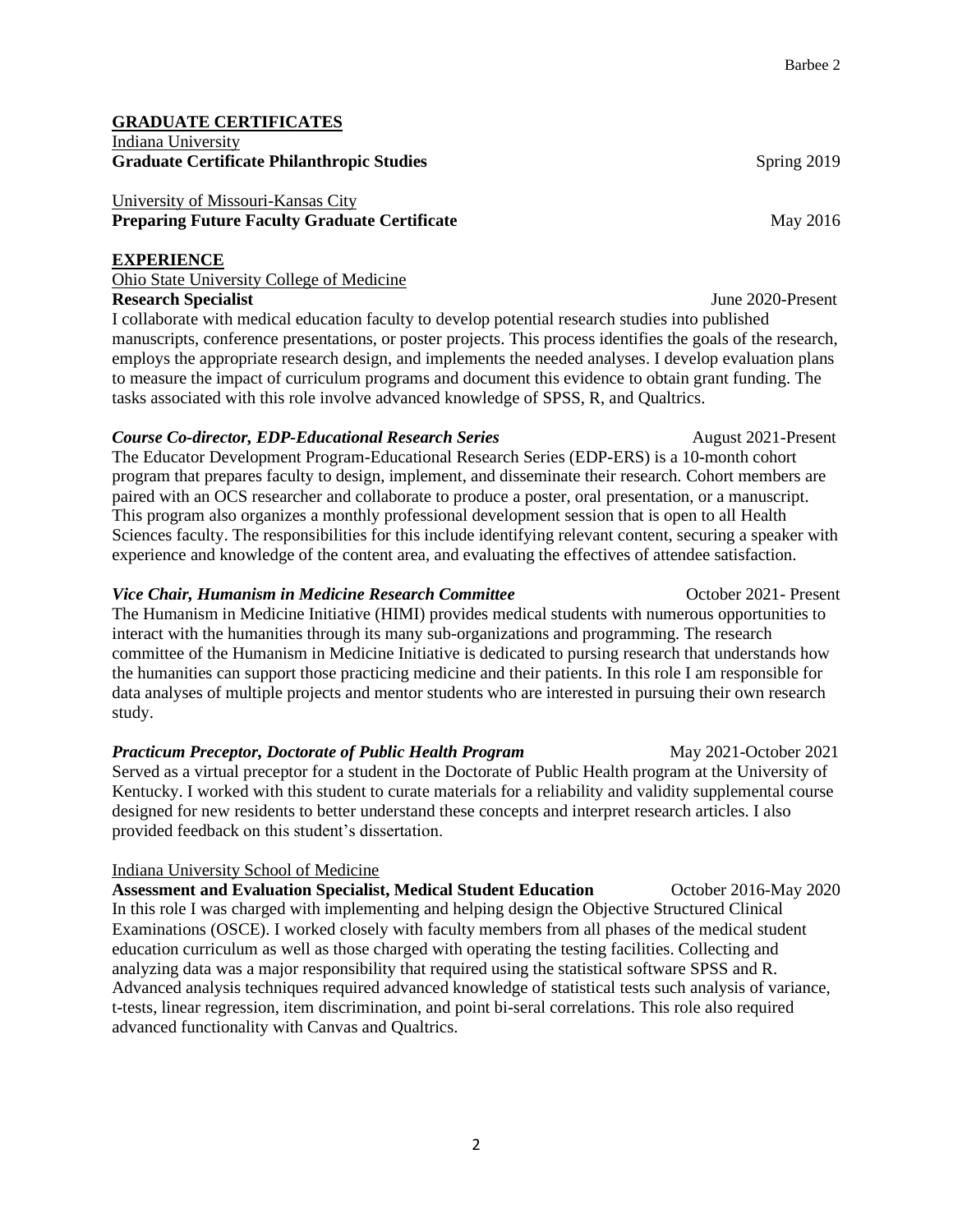#### Indiana University Purdue University Indianapolis

Associate Faculty-Department of Music and Arts Technology **August 2018-May 2020** In this position I instructed all private brass lessons. This required developing syllabi for trumpet, trombone, and euphonium students. I also taught music theory A230c, the third course of a 4-course music theory curriculum. The prerequisite for this course was understanding mode mixture, augmented 6<sup>th</sup> chords, and musical forms from simple binary to robust sonata forms. Musical examples ranged from baroque to  $20<sup>th</sup>$  century.

**Associate Faculty- First Year Seminar Course <b>August 2017-May 2020** 

This position afforded me the opportunity to help first-year college freshmen transition to, and become comfortable with collegiate expectations. Topics covered in this class included time management, study habits, grit, creating a 4-year college plan, and beginning a professional ePortfolio with the intention to implement when searching for employment or internship opportunities. I also supervised the course's peer leader, who served as an extra resource for the students. This peer leader position was held by a student with a minimal academic status of sophomore and displayed great leadership potential.

#### **PROFESSIONAL DEVELOPMENT**

**Certificate in Effective College Instruction** (IUPUI, 2020), **Tobias Fellows Leadership Program**  (Indiana University, 2018), **Applying the Quality Matter Rubric 6 th Edition** (Quality Matters, 2019), **Peer Review Course** (Quality Matters, 2017), **Certified Online UMKC Course Instructor** (UMKC, 2016).

## **GRANTS & PROGRAM EVALUATION**

Medical Science Teacher Program Grant September 2021-Present

#### **Lead Evaluator**

This is a National Institute of Health funded grant that supports students in the medical science teacher program. Physician-scientists are a vital part of the medical community which requires years of rigorous training. This grant tracks student progress through medical and science training and their professional trajectory.

# Expanding, Enhancing, and Enriching the Primary Care Workforce October 2021-Present

#### **Evaluator**

This grant is funded by the Health Resources and Services Administration (HRSA). The objective of this grant is to develop and implement curriculum to enhance clinical education for all medical and health profession students. The grant also aims to bring training around the opioid pandemic.

#### AAMC Fundamental Role of Arts and Humanities in Medical Education 2021-Present **Lead Evaluator**

This grant program is supported by the Association of American Medical Colleges. Our program, *Traveling on Time,* is intended to use the arts to fight racial injustices that occur in today's society. This offering is a six-week program that teaches lessons using the Opera, Vanqui. Participants complete pre and post program surveys to measure their attitudes toward racial constructs, post-module surveys to understand the impact of each module, as well as track how participants engage with the arts outside of the program.

## GEA National Grant Pre-proposals 2021

## **Grant Reviewer**

I served as a reviewer for the Group on Educational Affairs' national call for grant pre-proposals. This required reading assigned grant pre-proposals and evaluating the scope, quality, and feasibility.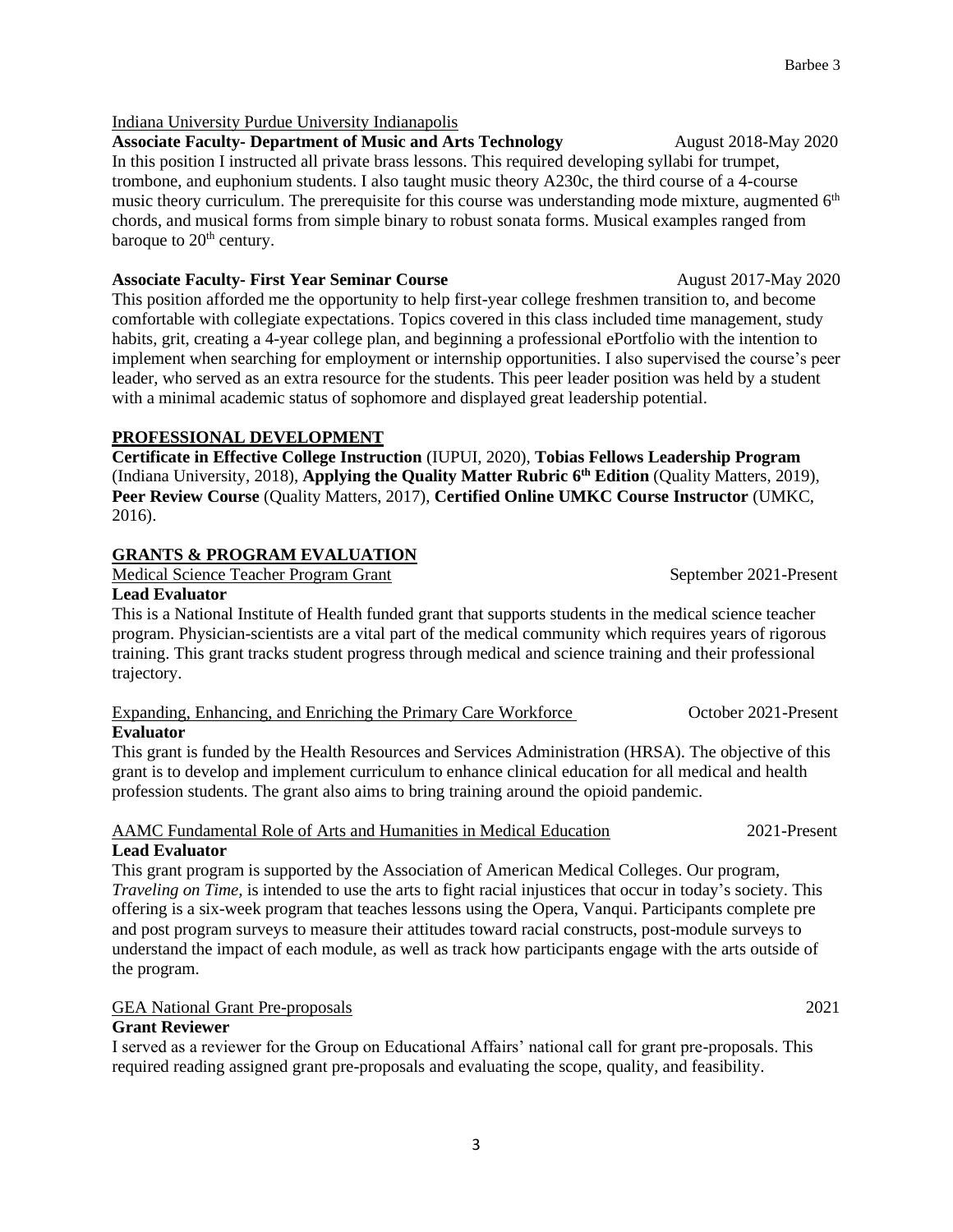#### Indiana Arts Council Individual Advancement Program 2019-2020

#### **Grant Recipient**

This grant funded the creation of two original works for the tuba-euphonium quartet genre. It also funded a fall and spring tour of the Four Horsemen Tuba-Euphonium quartet.

#### **CONFERENCE PRESENTATIONS (First Author)**

- Barbee, J., Palton, G. (February 2022). Low Brass, High Standards 101: Back to Basics. Michigan Music Education Association Professional Development Conference.
- Barbee, J., Auckley, E., & Garvin, J. (July 2021). The Potential Impact of Arts Humanities on Medical Student Stress. Northeast Group on Educational Affairs Health Humanities Interest Group.
- Barbee, J., Trujillo, D., Kumara, R., Herriott, B., Ko, P. (October 2020). Nurture of Nature? Does Early OSCE Performance Predict Future Outcomes. Assessment Institute.
- Barbee, J., Palton, G. (March 2021). Improving Low Brass Method Courses. Illinois Music Education Association Professional Development Conference.
- Barbee, J., Palton, G. (February 2021). Improving Low Brass Method Courses. Indiana Music Education Association Professional Development Conference.
- Barbee, J. (June 2020). The Relationship Between State-Level Arts Involvement, Cognitive Outcomes, and Innovation. Arts, Entrepreneurship, and Innovation (AEI) Lab Symposium.
- Barbee, J., Palton, G. (February 2020). Improving Low Brass Method Courses. Ohio Music Education Association Professional Development Conference.
- Barbee, J. (January 2020). Learning It Right. Indiana Music Education Association Professional Development Conference.
- Barbee, J., Palton, G., Salas, J., & Meacham, A. (January 2020). Implementing chamber music to develop euphonium and tuba students. Seminar, Indiana Music Education Association Professional Development Conference.
- Barbee, J., Palton, G. (January 2019). Low Brass, High Standards. Indiana Music Education Association Professional Development Conference.
- Barbee, J. (April 2018). Effective Practice Strategies and Why They Work. ITEA Midwest Regional Conference.
- Barbee, J. (April 2018). Using Feedback and Emotional Intelligence. ITEA Midwest Regional Conference Presentation.
- Barbee, J. (June 2016). Why Effective Study Strategies Work. Canadian Association of University and College Student Services Annual Conference.
- Barbee, J. (January 2016). Online Courses and Cheating. Seminar, UMKC Online Regional Conference.

#### **CONFERENCE PRESENTATIONS**

- Strafford, K., Schaffir, J., Barbee, J. (March 2022). Judging the Recipe teaching critical literature appraisal. CREOG & APGO Annual Meeting.
- Scott, K., Young, J., Barbee, J., & Nahikian-Nelms, M. (October 2021). Using high-impact course modifications to affect student enjoyment, self-efficacy, engagement, performance and participation. Assessment Institute.
- Verbeck, N., Barbee, J., Rubadue, K., & Start, A. (2021). Leveraging team science to advance health sciences education innovations and research. Southern Group on Educational Affairs Staff Track Conference.
- Trujillo, D., Barbee, J., Kumaran, R., Moschner, L., Louzon, M. (2020, March). Working Effectively with Evaluation Data, How to Examine Differences in Student Ratings. Indiana University School of Medicine Education Day.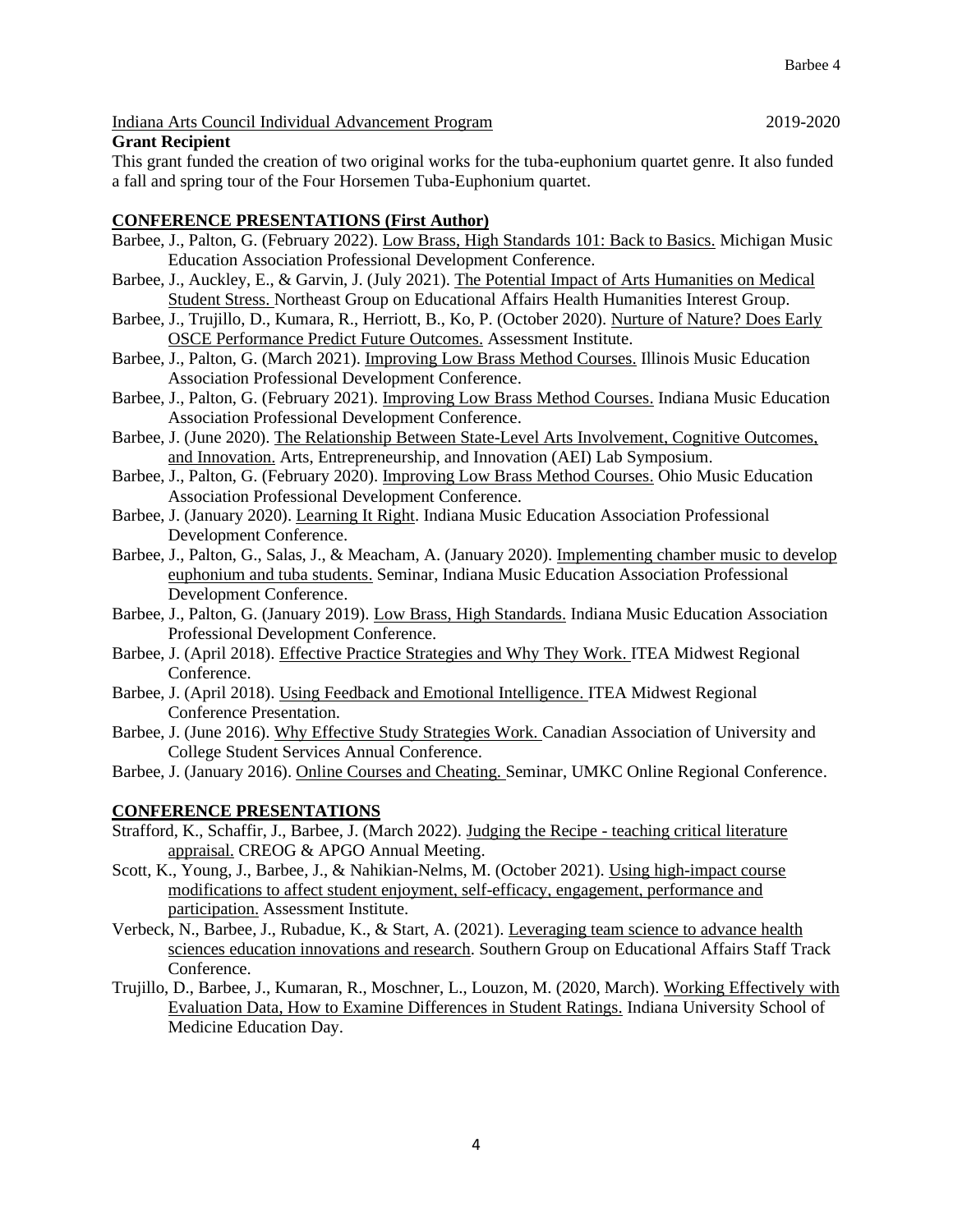After School Indy January 2018- Present

**NON-PROFIT EVALUATION**

## **Assessment and Evaluation Coordinator**

After School Indy is a program that brings the curriculum of teaching music composition into underserved schools. I created rubrics to standardize the grading procedures for the course assignments. This position also created the opportunity to develop an evaluation plan. We are currently in the process of writing and seeking publication opportunities for the work we have done with this program.

## **UNIVERSITY SERVICE EXPERIENCE**

IUPUI Assessment Institute Proposal Reviewer 2017-Present I review proposal submissions for the IUPUI assessment institute, the largest assessment gathering in the

country. After reviewing a proposal I provide a recommendation for acceptance or rejection, and the appropriate type of session.

#### IUPUI Program Review Assessment Committee 2016-2020

On this committee I served on the Program Review Assessment Committee (PRAC) Report Subcommittee which was charged to review unit PRAC reports and provide feedback. I also served on the General Education Review Subcommittee, which is charged with reviewing courses that are part of the core general education courses.

Association of the Assessment of Learning in Higher Education 2017-Present I serve as an editor on the publishing committee for the Intersections journal, a peer-reviewed quarterly publication. I review submissions, provide a recommendation for acceptance or rejection, and provide the author with feedback on their work. When appropriate, I coach authors to help improve their article to be suitable for publication.

## **PROFESSIONAL EXPERIENCE**

Wisdom Working Group (Vanderbilt University) Superson Museum June 2017-Present As the assessment and course designer, I lead a team of content experts to search relevant literature and synthesize a year-long course that focuses on the backgrounds and challenges of students from diverse backgrounds. This project is ideal for K-12 educators who wish to increase their knowledge with diversity content. This project is currently seeking funding to be implemented.

## **PROFESSIONAL ENSEMBLES**

Four Horsemen Tuba-Euphonium Quartet 2015-Present

I serve as the principal euphoniumist of this group which formed in 2015, recycling a name from the members' alma mater. The quartet meets once a semester and performs 2-3 recitals for middle and high schools, on college campuses, and other venues. We were selected as a featured ensemble at the 2019 Texas Music Educators Associations conference and selected to present a chamber music presentation for the 2020 Indiana Music Educators Association professional development conference. In tandem with a heavy performance schedule, we are active in engaging with composers to write original works for the genre.

## **GUEST LECTURES**

Barbee, J. (December 2019). Low Brass Masterclass. Masterclass, University High School, Carmel, Indiana.

- Barbee, J. (January 2016). Low Brass Masterclass. Masterclass, St. Marys Junior High School, St. Marys, Ohio.
- Barbee, J. (January 2016). Low Brass Masterclass. Masterclass, New Knoxville High School, New Knoxville, Ohio.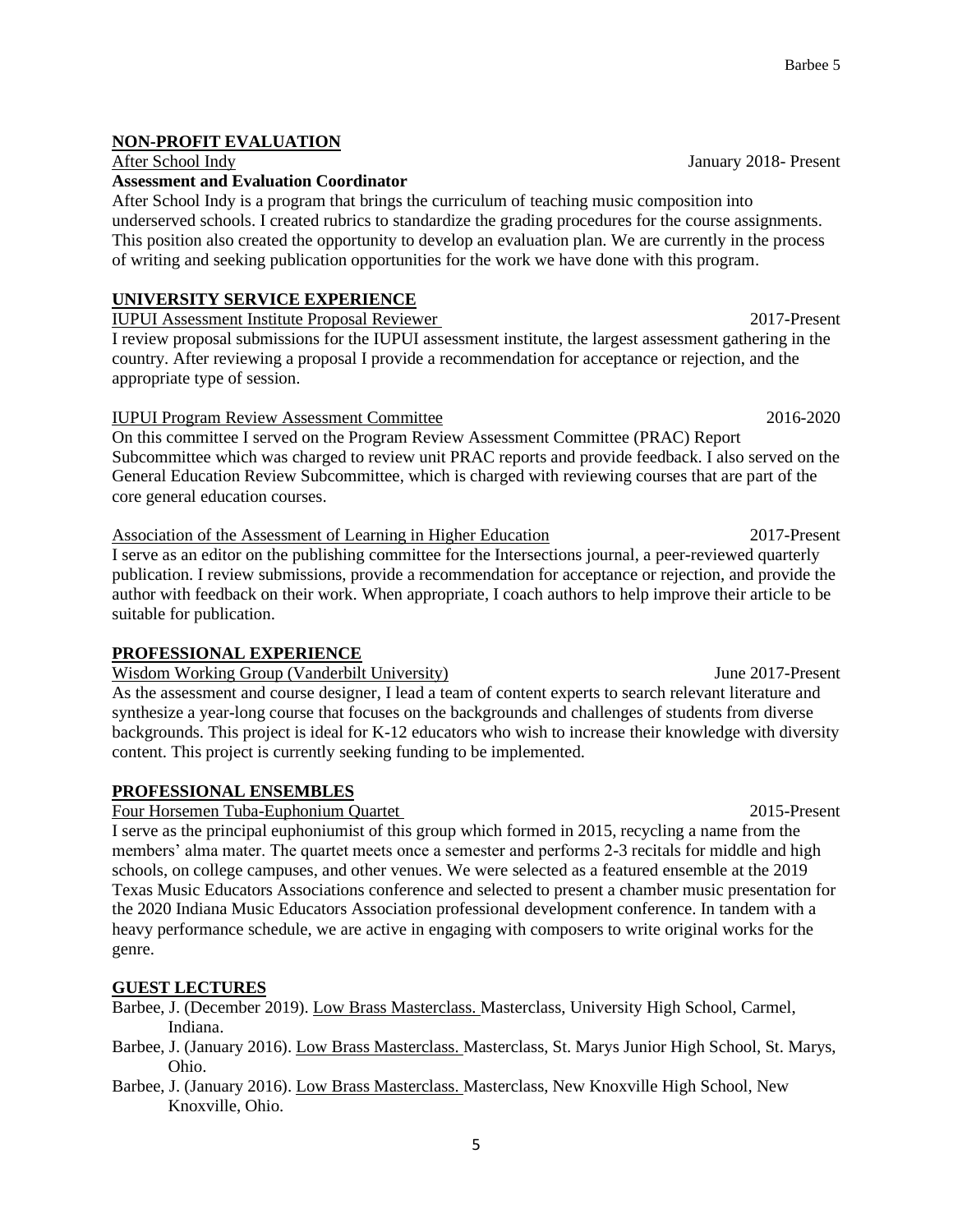- Barbee, J. (January 2016). Low Brass Masterclass. Masterclass, Tates Creek High School, Lexington, Kentucky.
- Barbee, J. (Match 2015). Performance Practices. Masterclass and Recital, Capital University, Columbus, Ohio.
- Barbee, J. (March 2015). How the Human Brain Learns. Seminar, Marshall University, Huntington, West Virginia.
- Barbee, J. (February 2015). Low Brass Masterclass. Masterclass, St. Jude Elementary School, Cincinnati, Ohio.
- Barbee, J. (October 2014). Breathing Masterclass. Marching Band Clinic, Urbana University, Urbana, Ohio.
- Barbee, J. (April 2013). How the Human Brain Learns. Seminar, Capital University, Columbus, Ohio.
- Barbee, J. (April 2013). How the Human Brain Learns. Seminar, Ohio University, Athens, Ohio.
- Barbee, J. (March 2013). How the Human Brain Learns. Masterclass, University of Missouri-Kansas City, Kansas City, Missouri.

#### **PERFORMANCES & EVENTS of the FOUR HORSEMEN TUBA EUPHONIUM QUARTET**

- The Four Horsemen (February 2020). Presentation. Implementing Chamber Music to Develop Euphonium and Tuba Students. Indiana Music Educators Association Conference, Fort Wayne, Indiana.
- The Four Horsemen (February 2020). Recital Performance. Three Rivers Distillery Company. Fort Wayne, Indiana.
- The Four Horsemen (February 2020). Recital Performance. Canterburry High School. Fort Wayne, Indiana.
- The Four Horsemen (February 2019). Recital Performance. Texas Music Educators Association Conference, San Antonio, Texas.
- The Four Horsemen (November 2018). Recital Performance. University of Arkansas—Fort Smith, Ft. Smith Arkansas.
- The Four Horsemen (April 2018). Mid-West Regional ITEC. Purdue University—Fort Wayne, Ft. Wayne Indiana.
- The Four Horsemen (March 2017). Lebanon Community Middle School, Lebanon, Indiana.
- The Four Horsemen (March 2017). Park Tudor High School, Indianapolis, Indiana.
- The Four Horsemen (March 2016). Recital Performance. University of Central Missouri, Warrensburg, Missouri.
- The Four Horsemen (March 2016). Recital Performance. University of Missouri—Kansas City, Kansas City, Missouri.
- The Four Horsemen (March 2016). Composer Clinic. University of Missouri—Kansas City, Kansas City, Missouri.
- The Four Horsemen (November 2015). Recital Performance. Marshall University, Huntington West Virginia.

#### **PUBLISHED MUSICAL WORKS**

Barbee, J. (2016). The Bronze Star. Cimarron Music Press.